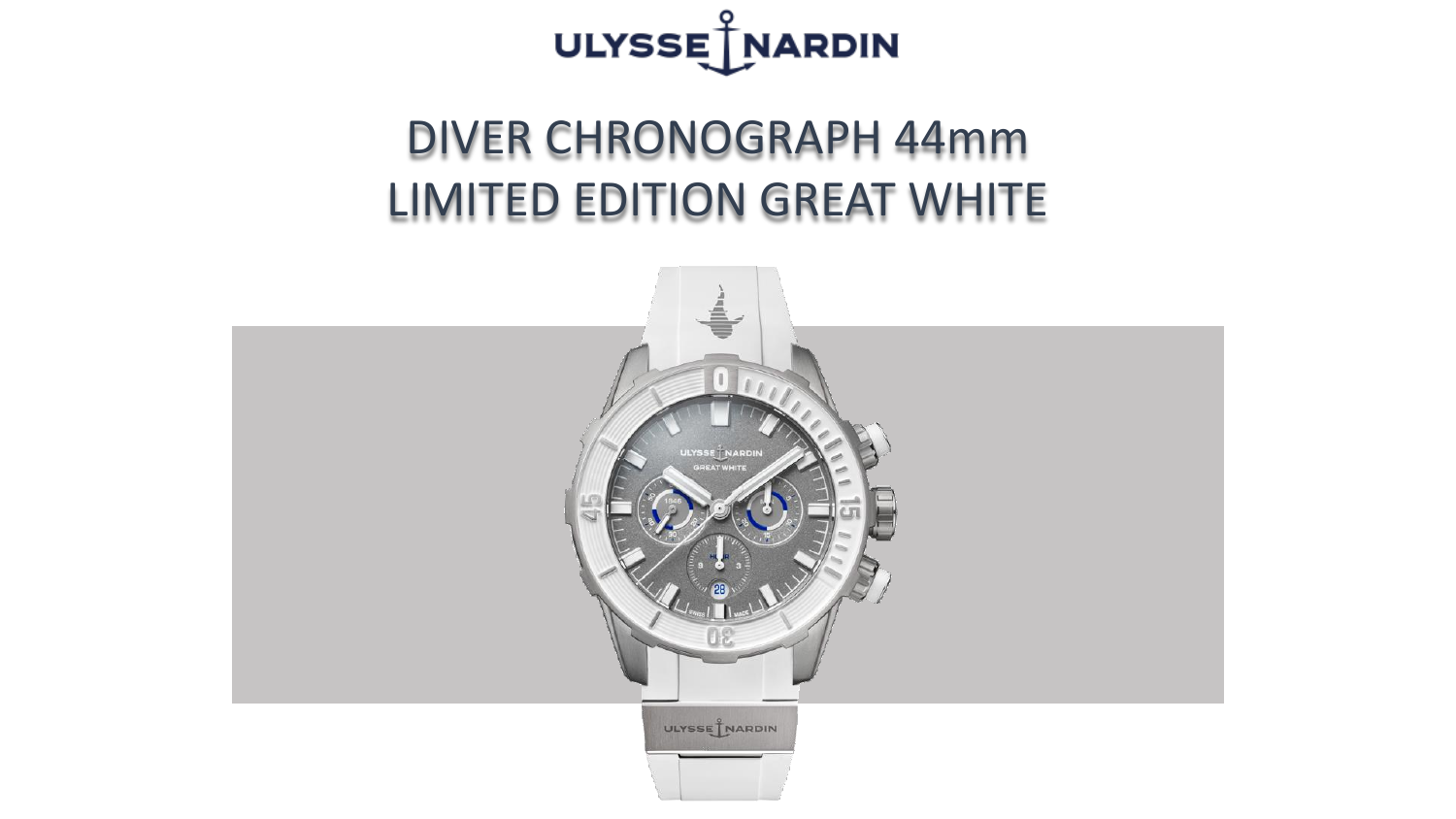

# **ULYSSE NARDIN LAUNCHES A NEW DIVER CHRONOGRAPH 44 mm "GREAT WHITE"**

*The latest edition to the ULYSSE NARDIN's diver collection, the Diver Chronograph Great White comes to the surface in titanium and withstands 300 meters depth*

*The new timepiece comes in a limited edition of 300 pieces, with a prelaunch in the Americas in October, with ULYSSE NARDIN 's partner OCEARCH.*

*UN introduces its newest brand ambassador, 12-foot male Great White Shark, Ulysses*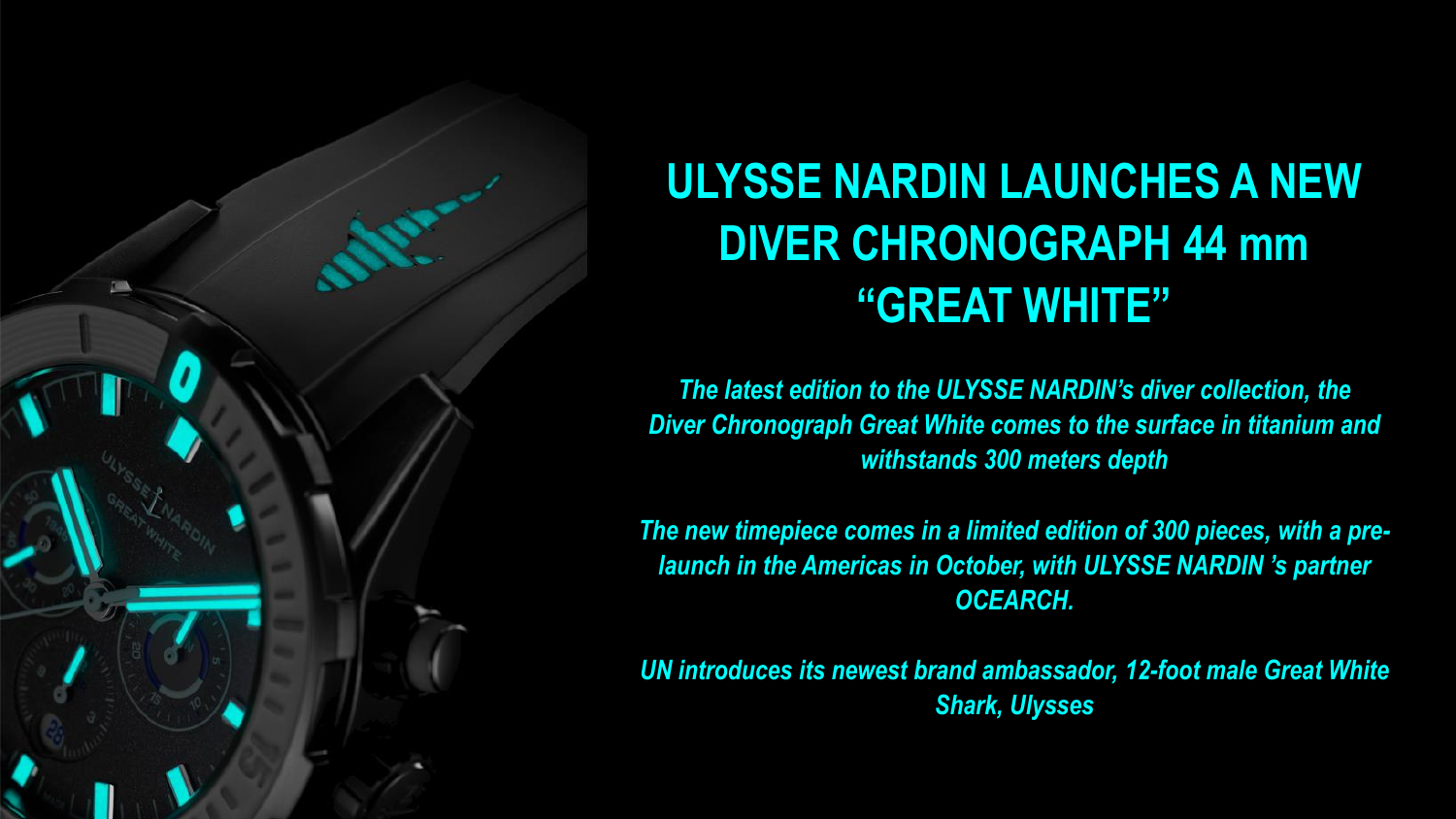**Somewhere in Nova Scotia, on board of the M/V OCEARCH, September 28, 2021 –** Long feared and misunderstood, the Great White shark is the apex predator of the ocean and now becomes immortalized by ULYSSE NARDIN in the newest edition to the brand's diver watch collection: Diver Chronograph 44mm Limited Edition Great White.

For too long this beast has sent shivers down the backs of divers, swimmers, surfers, and anyone who ventured into the water. Now, thanks to better understanding through research and preservation efforts, the White Shark is taking its place as the hero of the seas, a critical part of the ocean's ecosystem by maintaining balance in the food chain.

In respect to the mighty Carcharodon Carcharias, ULYSSE NARDIN launches a new 44mm chronograph in titanium with white concave unidirectional rubberized bezel. The dial in grey evokes the skin of the shark and the white rubber straps are accented with a silhouette of the animal. Engineered to withstand 300-meter depth, the new diver watch is designed to habitat in the undersea environment right alongside its namesake.

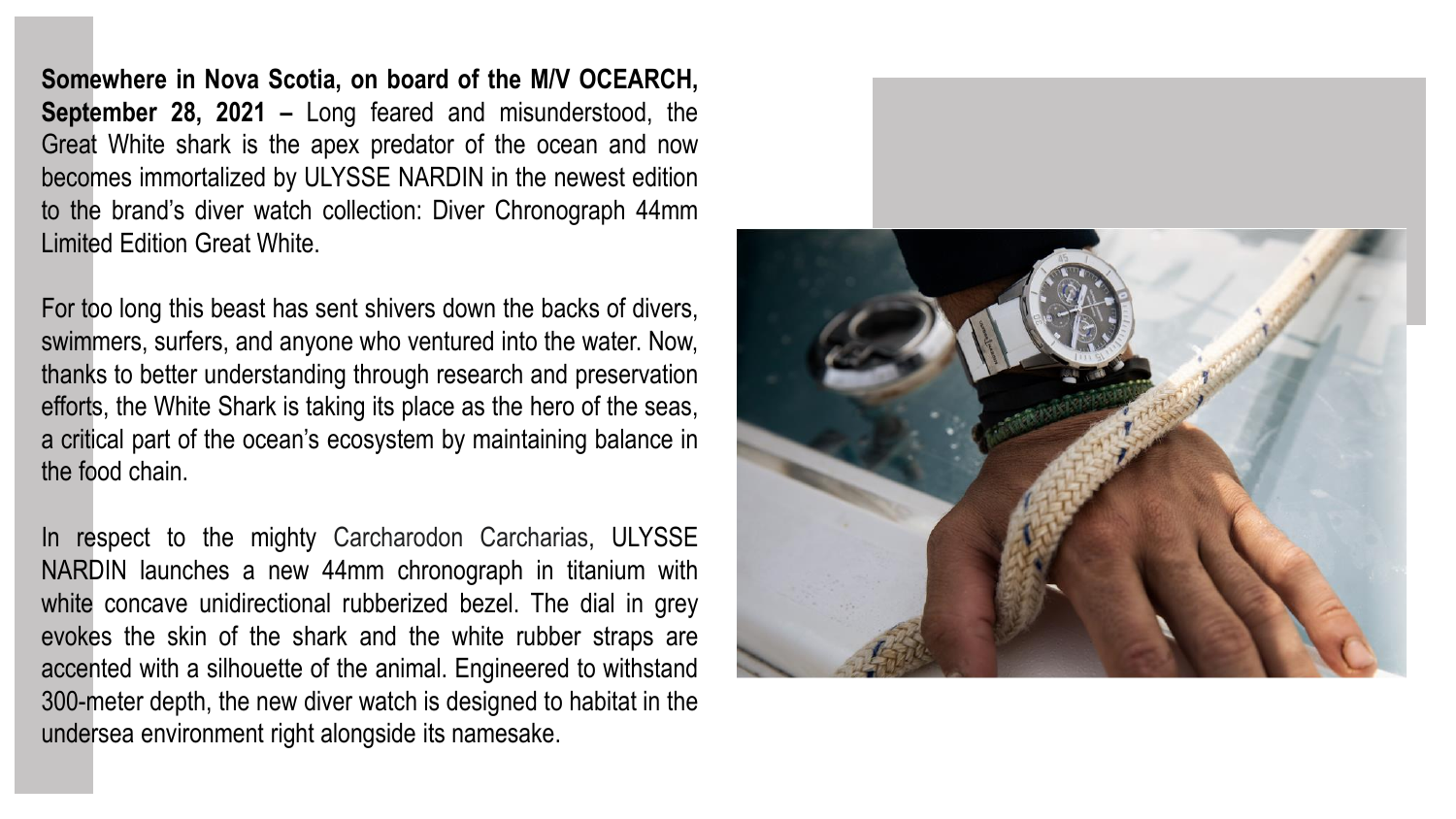The Diver Chronograph 44mm Limited Edition Great White follows a long tradition of shark-named diver watches at ULYSSE NARDIN including a women's Great White Diver launched in 2019. In 2020, ULYSSE NARDIN partnered with White Shark research organization, OCEARCH, whose mission is to provide open-source data on the species through its program of catch, study, tag and release. Soon after ULYSSE NARDIN and OCEARCH forged their partnership, a young adult female Great White was caught and tagged off the coast of Massachusetts and named Andromache becoming ULYSSE NARDIN's first official shark ambassador. She is currently off the coast of Nantucket and can be tracked through OCEARCH here: <https://www.ocearch.org/tracker/detail/andromache>

In honor of this diver watch and the on-going partnership with OCEARCH, together they announce the capture, study, release of Ulysses, the newest UN brand ambassador. Ulysses measures 12 foot 4 inches long and weighs 990 lbs., he is an adult male white shark, and was tagged in the North Atlantic Sea off Ironbound Island, Novia Scotia on September 14, 2021 at 12:00am. Now a champion for ocean sustainability, Ulysses joins the ULYSSE NARDIN's family including Andromache, Fred Buyle, Sebastian Copeland and more. These great names continue to highlight the much-needed work and shed light on the environment.

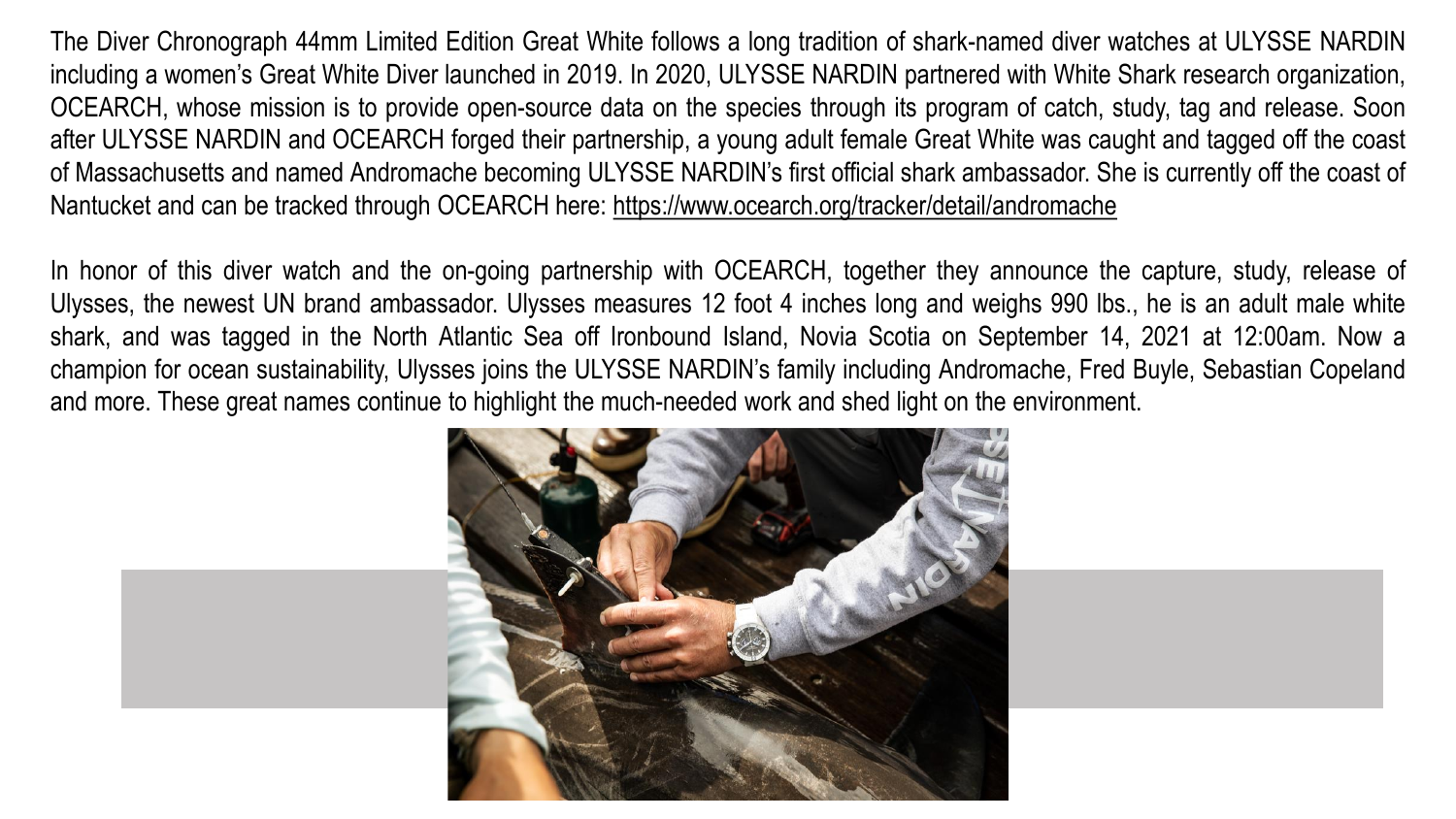

François-Xavier Hotier, President of ULYSSE NARDIN Americas said, *"Having experienced both life and work aboard the vessel on two separate expeditions, I can attest to the unique collaborative model OCEARCH uses to conduct their research. It is truly impressive to see expert fishermen collaborating with marine scientists at the tops of their fields."*

*"While it's visually impressive to see the teams capture a shark and keep it alive on the deck,"* François-Xavier Hotier continues, "*it's really about the science and research produced by the expeditions that allows OCEARCH to contribute to important scientific and medical findings."*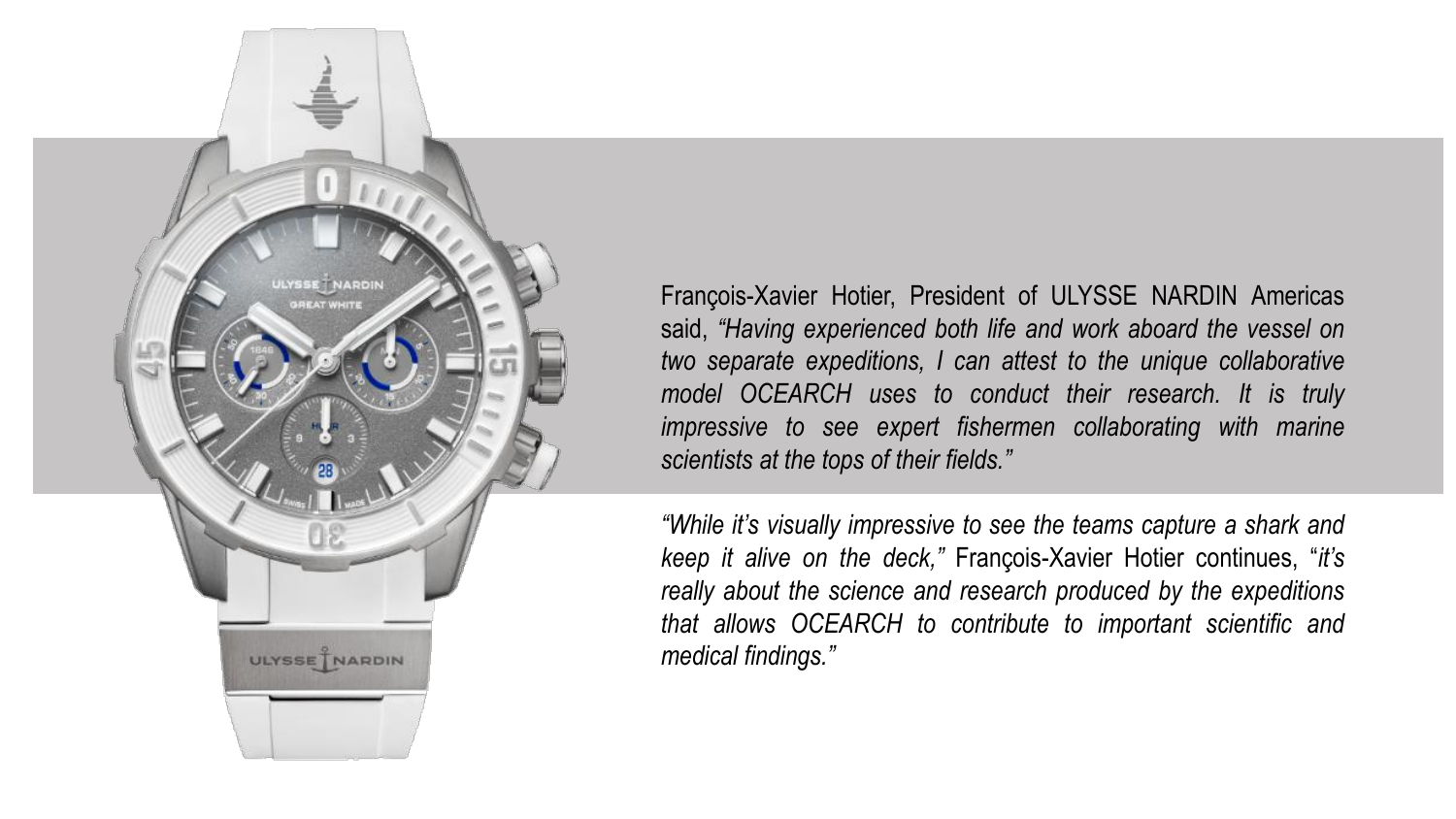

Patrick Pruniaux, CEO of Ulysse Nardin said, *"*ULYSSE NARDIN's *connection to water is once again evidenced by our latest diver watch,* the Great White. Not only are we committed to creating the best technical timepieces for exploration, but we continue to support ocean sustainability through meaningful partnerships with organizations like OCEARCH who are doing the work to maintain the species for future *generations*."

"Solving the life history puzzle of the Northwest Atlantic white shark is fundamental to the future abundance of Atlantic Canada and the eastern seaboard of the USA. This is why OCEARCH does what it does. It is a difficult task that requires the collaboration of the public, scientists, fishermen, philanthropists and socially innovative companies like ULYSSE NARDIN and our other partners. Not only will the owners of the "Great White" enjoy it's quality, beauty and style, they will be supporting the path to abundance for the ocean and all future *generations,"* added OCEARCH Founder and Expedition Leader Chris Fischer.

The ULYSSE NARDIN Diver Chronograph 44mm Limited Edition Great White retails for \$13,300 and is available starting in October in the United States and in early 2022 worldwide.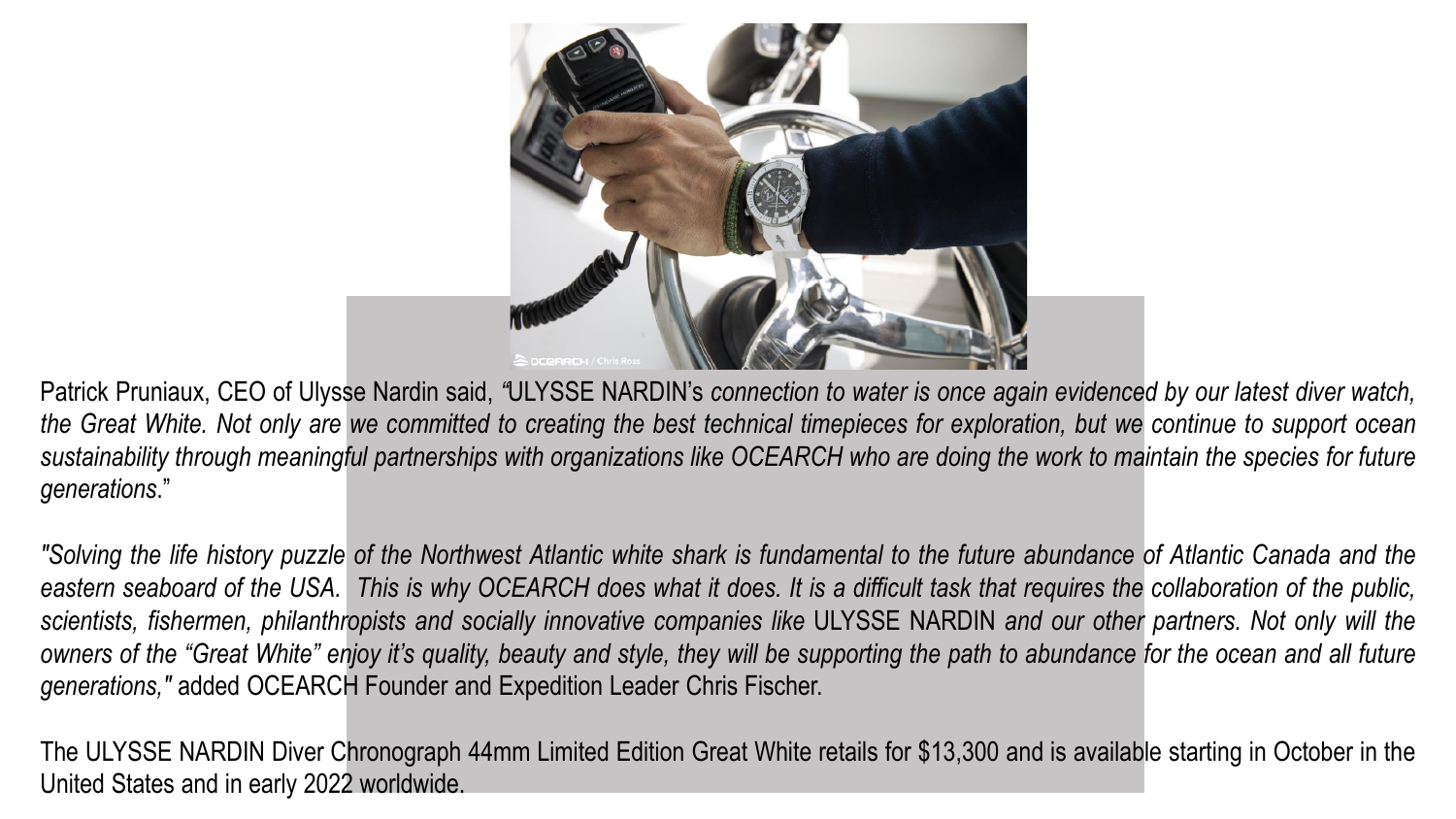MEET ULYSSES

## ULYSSE NARDIN'S NEWEST BRAND AMBASSADOR

*Ulysses joins the ULYSSE NARDIN family of brand ambassadors as the second wild white shark to be officially named by the brand* 



The name "Ulysses" derives from the Roman's name for Odysseus, the Greek hero of the *Iliad*. Heralded by Homer, lauded by Tennyson and Joyce, Ulysses has been used to name ships, submarines and even a spacecraft – a true fit for the brand's vertical odyssey. The name also pays homage to the great Swiss watchmaker himself and the manufacture's storied past of supplying ships and submarines with mobile, onboard chronometers.

Follow Ulysses along on the OCEARCH shark tracker for important information on his migration patterns:<https://www.ocearch.org/tracker/detail/ulysses>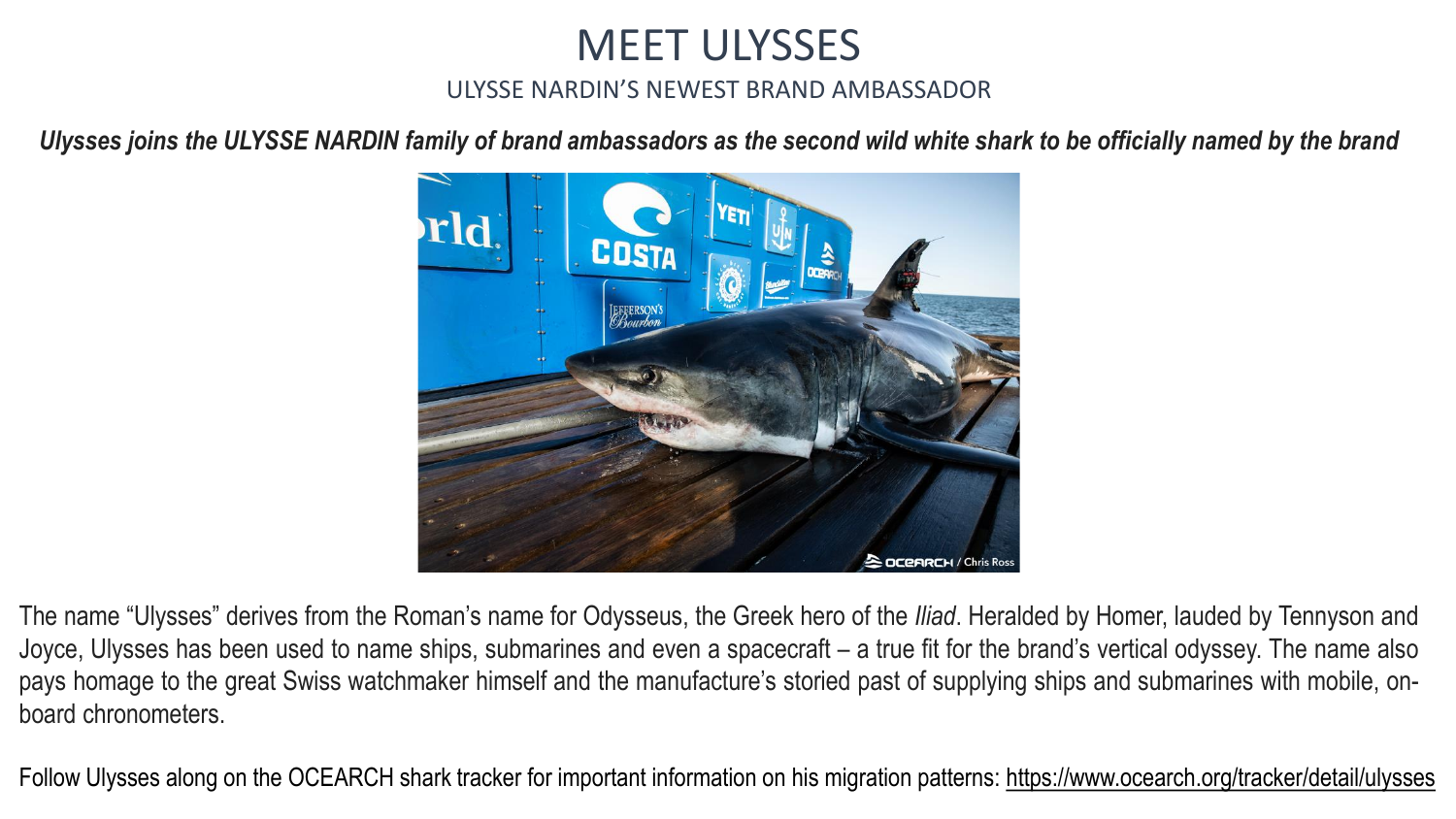### TECHNICAL SPECIFICATIONS

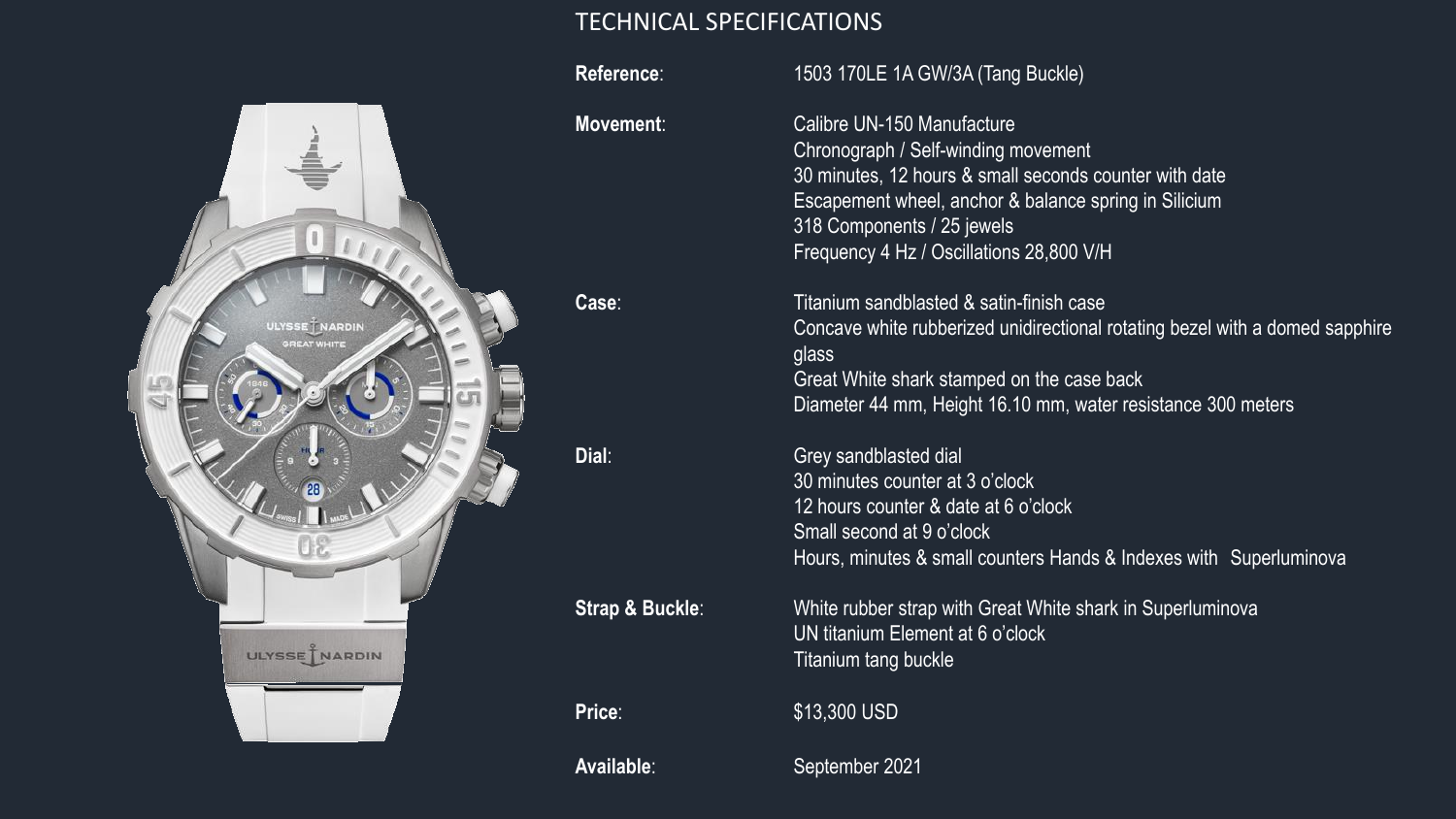

#### About Ulysse Nardin – Manufacture of Freedom.

Ulysse Nardin is the Pioneering Manufacture inspired by the sea and delivering innovative timepieces to free spirits.

Founded by Mr. Ulysse Nardin in 1846 and a House of the international luxury group Kering since November 2014, Ulysse Nardin has written some of the most beautiful chapters in the history of Fine Watchmaking. The brand owes its reputation to its ties with the nautical world: its on-board marine chronometers are among the most reliable ever designed and remain very popular with collectors all over the world. A pioneer in cutting-edge technologies and the use of innovative materials such as silicon, Ulysse Nardin is one of the few manufactures with the in-house expertise necessary to produce its own high-precision components and movements. An exceptional level of horological excellence has earned it a spot in the exclusive circle of Swiss watchmaking: the Fondation de la Haute Horlogerie. Ulysse Nardin is taking action in two main ways to help conserve the oceans: reducing marine plastic pollution and developing scientific knowledge in shark conservation, animals which are its emblem. Today, from Le Locle and La Chaux-de-Fonds in Switzerland, Ulysse Nardin continues its quest for watchmaking perfection around four pillars: Marine, Diver, Blast and Freak. In 2021, Ulysse Nardin is celebrating its 175th anniversary and is offering fans of exploration a vertical odyssey, from the ocean depths to the upper atmosphere.

#### About OCEARCH

OCEARCH is a global non-profit organization conducting unprecedented research on our ocean's giants in order to help scientists collect previously unattainable data in the ocean. Our mission is to accelerate the ocean's return to balance and abundance through fearless innovations in critical scientific research, education, outreach, and policy using unique collaborations of individuals and organizations in the U.S and abroad. OCEARCH is recognized as a world leader in generating scientific data related to tracking (telemetry), and biological studies of keystone marine species such as great white sharks, tiger sharks, and more. OCEARCH provides a free open-sourced Shark Tracking service and app that allows scientists, educators, and fans alike to learn about the never before documented movements of our ocean's animals. Learn more at OCEARCH.org.